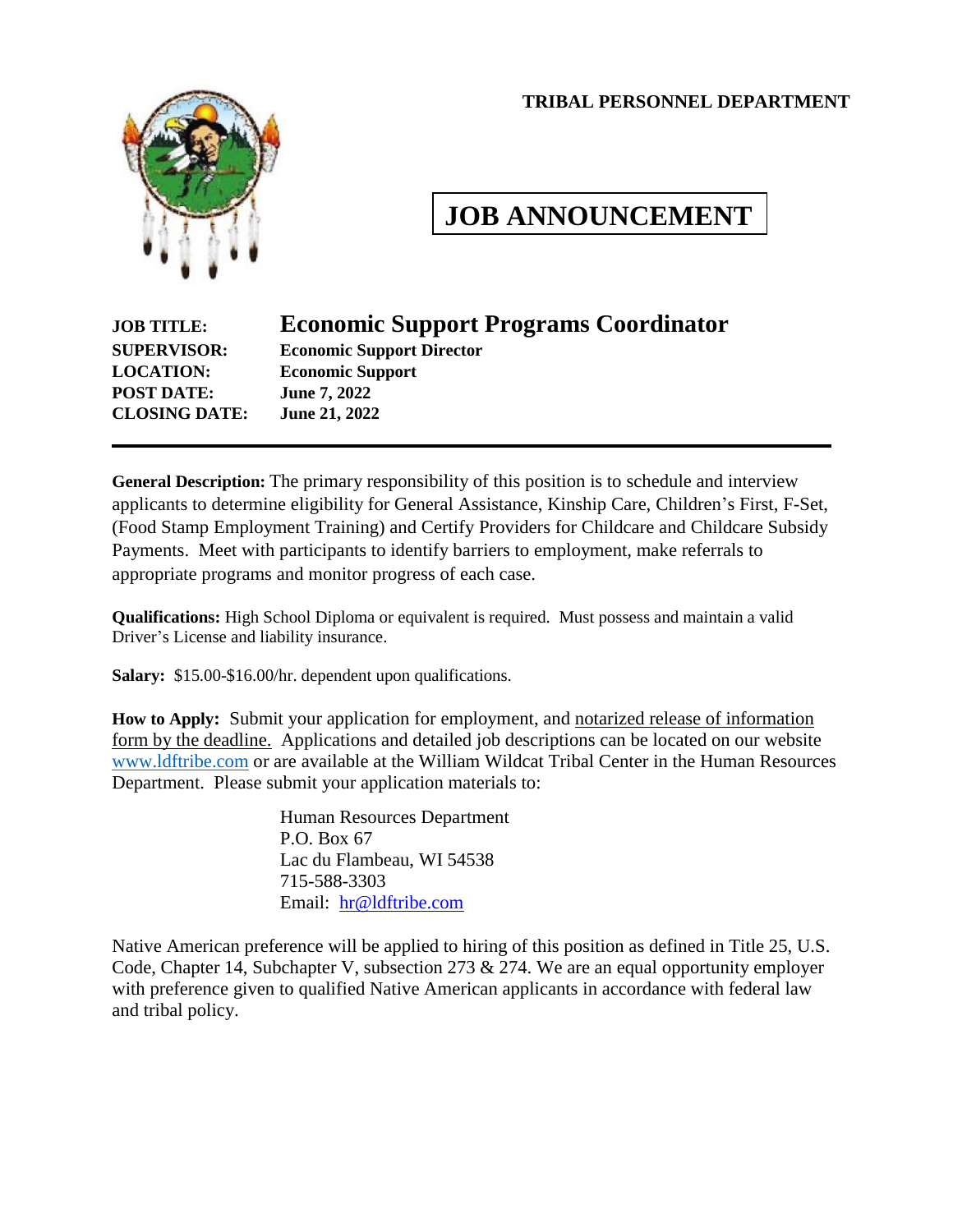## **Lac du Flambeau Band of Lake Superior Chippewa Indians Nonexempt Position Description**

**A. TITLE OF POSITION:** Economic Support Programs Coordinator

# **B. DEPARTMENT:** Economic Support

# **C. SUPERVISOR'S TITLE:** Economic Support Director

**D. DESCRIPTION OF DUTIES:** The primary responsibility of this position will be to determine eligibility for General Assistance, Kinship Care, F-SET (food Stamp Employment Training) and Certify Providers for Childcare and Childcare Subsidy Payments. Meet with participants to identify barriers to employment, make referrals to appropriate programs and monitor progress of each case. Specific responsibilities include but are not limited to the following:

- 1. Provide participants with orientation of General assistance, Kinship Care, Children's First and Child Care/Childcare Subsidy Programs.
- 2. Inform active program participants of their rights and responsibilities.
- 3. Conduct interviews with participants and develop employability plans.
- 4. Meet with participants to identify barriers to employment, make referrals to appropriate programs and monitor progress of each case.
- 5. Verifies and documents client information which is required by county, state, and federal regulations.
- 6. Assesses client financial needs and make appropriate referrals to the other community resources as needed.
- 7. Enters applicant information into CSAW, WISCCRS, WAMS, KTCS, KIDS, CWW. Also retrieves information from HOD program.
- 8. Performing multiple background checks on applicants.
- 9. Conduct home visits as required.
- 10. Assign appropriate activities according to participant's program interview.
- 11. Develop methods to monitor program participation of participants.
- 12. Provide referrals to appropriate programs and resources.
- 13. Schedule monthly home visits and training for program participants.
- 14. Maintain accurate case filings and filing systems.
- 15. Coordinate with tribal court on children's first referrals.
- 16. Investigate cases for front end verification and program integrity.
- 17. Determine and identify any over issuance of benefits and calculate for benefit recovery.
- 18. Submit necessary federal and state program reports.
- 19. Attend fact finding and fair hearings as required. Provide statements for actions to the Department of Hearings and Appeals by a client and provides the agency a deposition of the hearing.
- 20. Attend all necessary program trainings as required.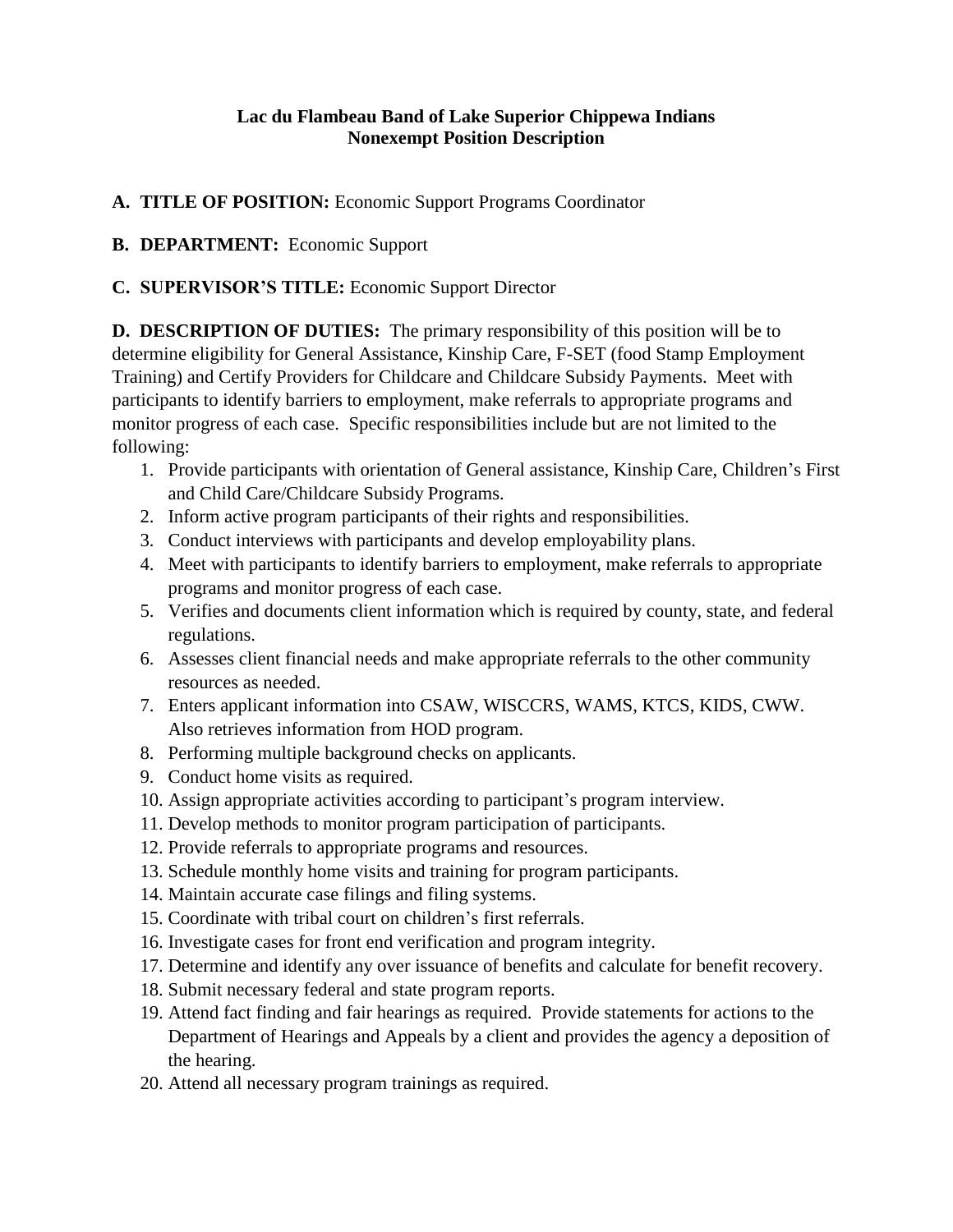- 21. Operate on a team approach; therefore, might be asked to do something other than regular duties by the management staff for the efficiency of the department.
- 22. Work in cooperation with Child Support and Family Service Programs.
- 23. All other duties as assigned.

# **E. POSITION RELATIONSHIPS:**

- **1. Internal:** Frequent sensitive contact with other staff at all levels.
- **2. External:** Frequent external contact with customers and general public.

### **F. SUPERVISORY RESPONSIBILITIES:** None

- **G. SUPERVISION RECEIVED:** Performs responsibilities under the direction of the Economic Support Director, checking frequently for assignments or discussions on new program policies.
- **H. EDUCATION:** High School Diploma or equivalent is required.
- **I. EXPERIENCE:** Previous office experience with excellent computer skills, maintaining accurate case files and filing system with case notes on all clients for each program. Being able to communicate and express program situations and program questions with people from the state. Ability to handle stressful situations including dissatisfied customers. Ability to work effectively with administrators, managers, employees and the general public.

#### **J. SKILLS**:

- 1. Valid Driver's License and liability insurance.
- 2. Good written and oral communication skills.
- 3. Ability to work with administrators, coworkers, and general public.
- 4. Knowledge of computers and computer programs.
- 5. Able to maintain strict confidentiality.
- 6. Ability to use discretion when services are requested from family members, relatives and close friends.
- 7. Must be motivated and have a true desire to assist community members.
- 8. Maintain current understanding of programs and policies/procedures and federal regulations.
- 9. The ability to take control of situations, dictating subordinate activities.
- 10. Problem solving and perform duties in an independent manner while exercising good judgement, use discretion with clients; observe rules of confidentiality and maintain non-judgmental attitude.

### **K. WORKING ENVIRONMENT:**

- **1. Work Conditions:** Normal office conditions with frequent errands to appropriate referral agencies.
- **2. Exposure to Hazards:** May be exposed to undesirable behavior of clients regarding eligibility requirements.
- **3. Physical Requirements:** Majority of position responsibilities including walking, sitting, standing, operating office equipment or driving program's vehicle.